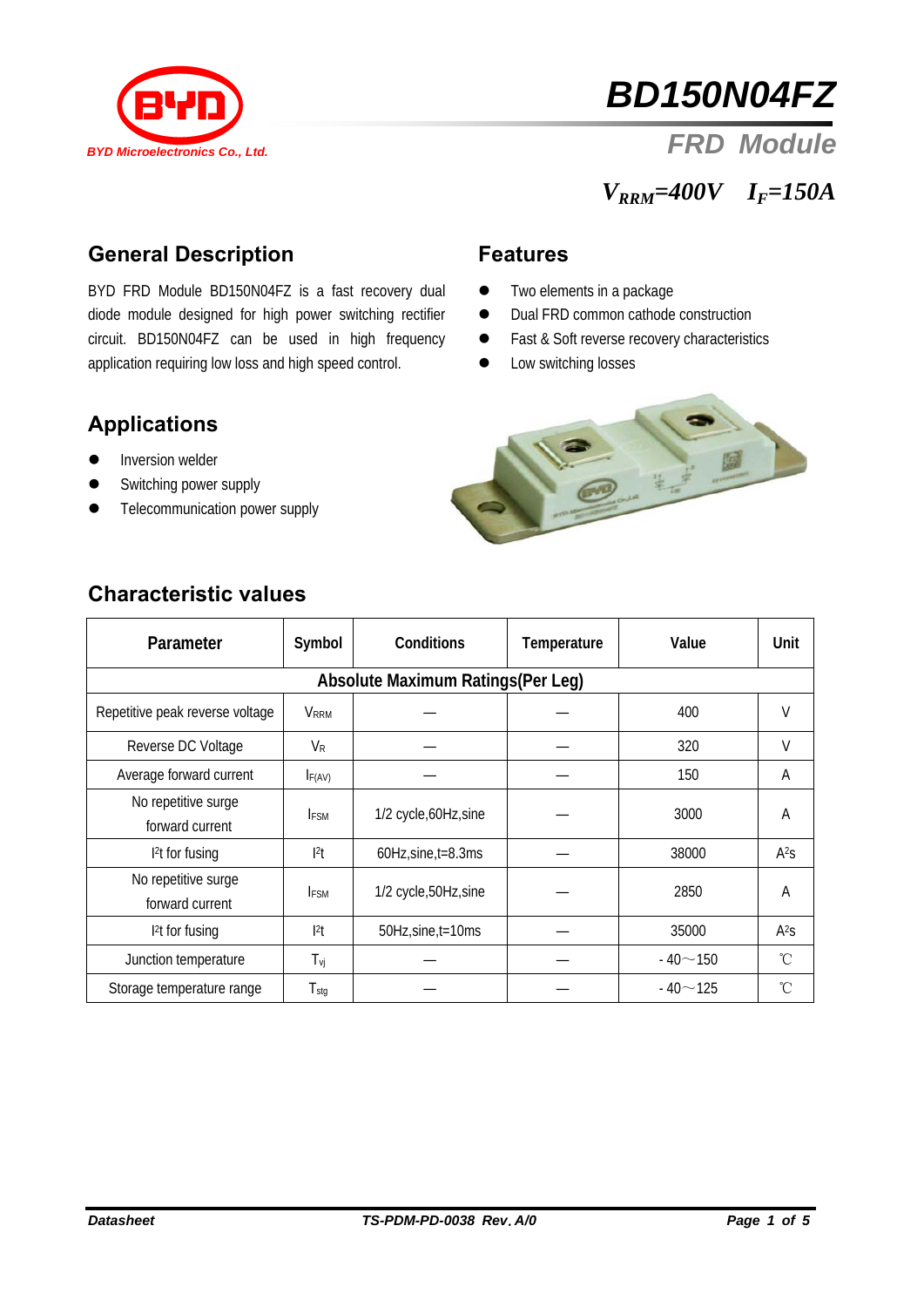*BD150N04FZ BYD Microelectronics Co., Ltd.*

| Parameter                     | Symbol                    | Conditions                                         | Temperature                   | Value |      |      | Unit   |  |  |
|-------------------------------|---------------------------|----------------------------------------------------|-------------------------------|-------|------|------|--------|--|--|
| <b>Characteristics</b>        |                           |                                                    |                               |       |      |      |        |  |  |
|                               |                           |                                                    |                               | Min.  | Typ. | Max. |        |  |  |
| Reverse leakage current       | $\mathsf{I}_{\mathsf{R}}$ | $V_R = 400V$                                       | $T_{\text{vi}} = 25^{\circ}C$ |       | 5.44 | 20   | uA     |  |  |
| Forward voltage               | $V_F$                     | $I_F = 150A$                                       | $T_{vi} = 25 °C$              |       | 1.10 | 1.25 | $\vee$ |  |  |
| Reverse recovery time         | $t_{rr}$                  | $V_R = 200V,$<br>$I_F = 150A$<br>$di/dt = 100A/us$ | $T_{vi} = 25^{\circ}$ C       |       | 102  |      | ns     |  |  |
| Max. reverse recovery current | <b>RRM</b>                |                                                    |                               |       | 15   |      | A      |  |  |
| Reverse recovery time         | $t_{\rm fr}$              |                                                    | $T_{vi} = 125 °C$             |       | 150  |      | ns     |  |  |
| Max. reverse recovery current | <b>RRM</b>                |                                                    |                               |       | 18   |      | A      |  |  |

| Parameter                                    | Symbol          | Conditions                   | Min. | Typ.                     | Max. | Unit          |    |  |  |
|----------------------------------------------|-----------------|------------------------------|------|--------------------------|------|---------------|----|--|--|
| <b>Thermal-Mechanical Specifications</b>     |                 |                              |      |                          |      |               |    |  |  |
| Diode thermal resistance<br>junction to case | $R_{th(j-c)}$   | DC current                   |      |                          | 0.13 | $\degree$ C/W |    |  |  |
| Torque                                       |                 | Mounting torque              | 4.0  |                          |      | $N \cdot m$   |    |  |  |
| Torque                                       |                 | Terminal torque              | 4.0  |                          |      | $N \cdot m$   |    |  |  |
| <b>Dimensions</b>                            | LxWxH           | Typical, see outline drawing |      | $92 \times 27 \times 17$ |      |               | mm |  |  |
|                                              | Term to<br>term |                              |      |                          | 35   |               |    |  |  |
| Mass                                         | m               |                              |      |                          | 100  |               | g  |  |  |

Thermal and mechanical properties according to IEC 60747 – 15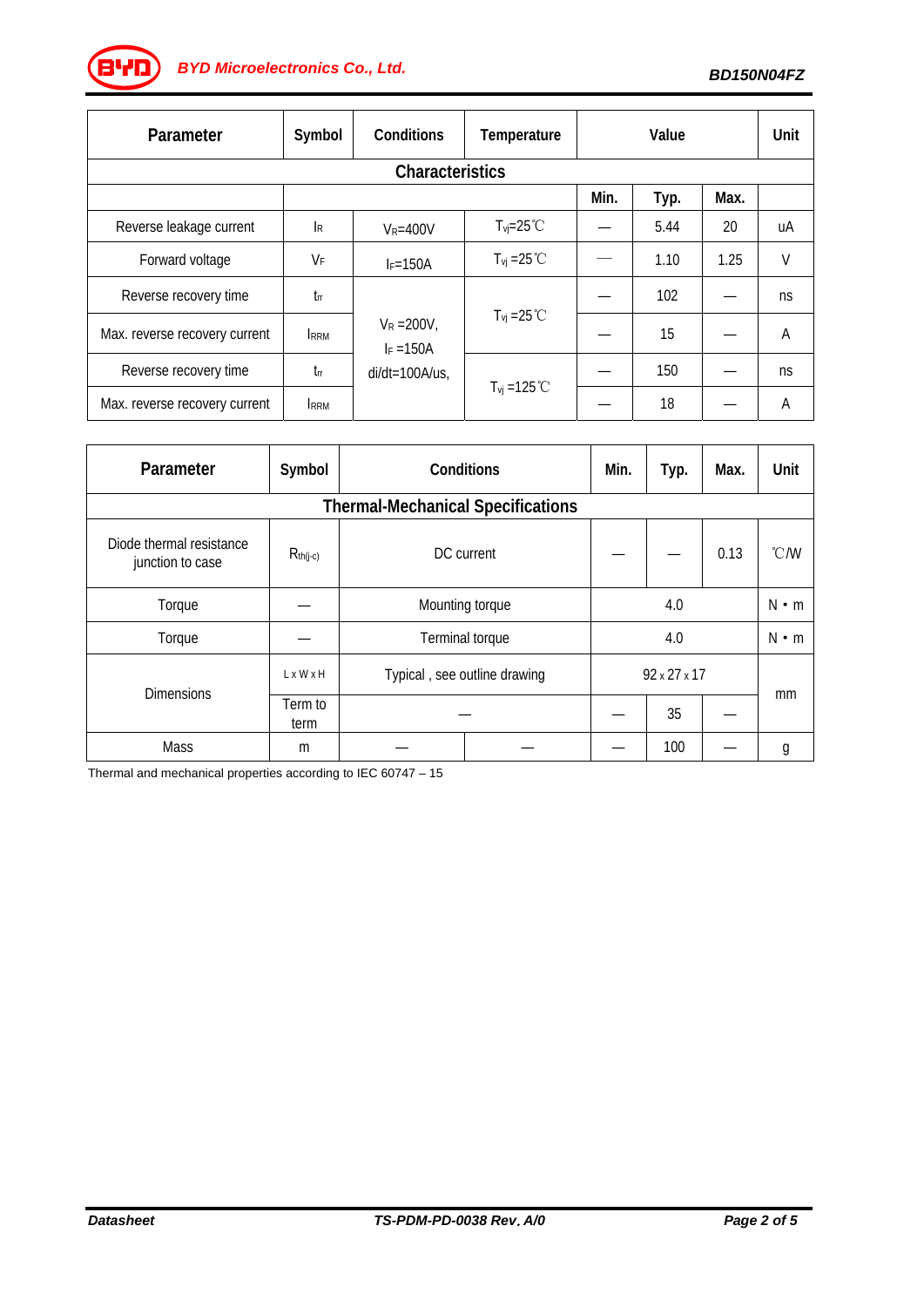## **Characterization curves**

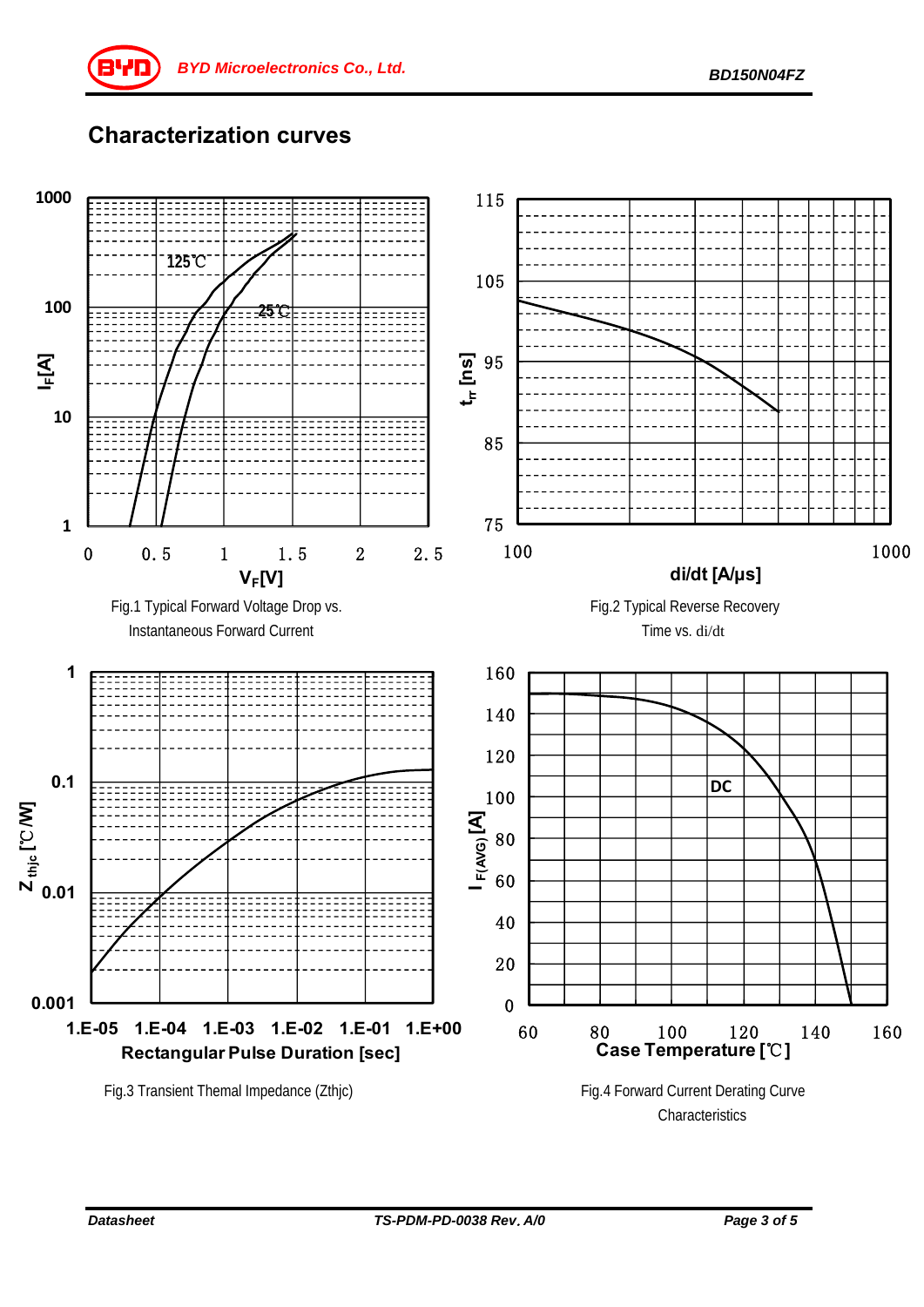# **Circuit Diagram**



### **Package Outlines Dimensions in mm**





**Attached (recommended torque):**<br>Mounting torque (M6): 4.0 N • M Terminal torque (M6):4.0N • M Mounting torque (M6):  $4.0 \text{ N} \cdot \text{M}$